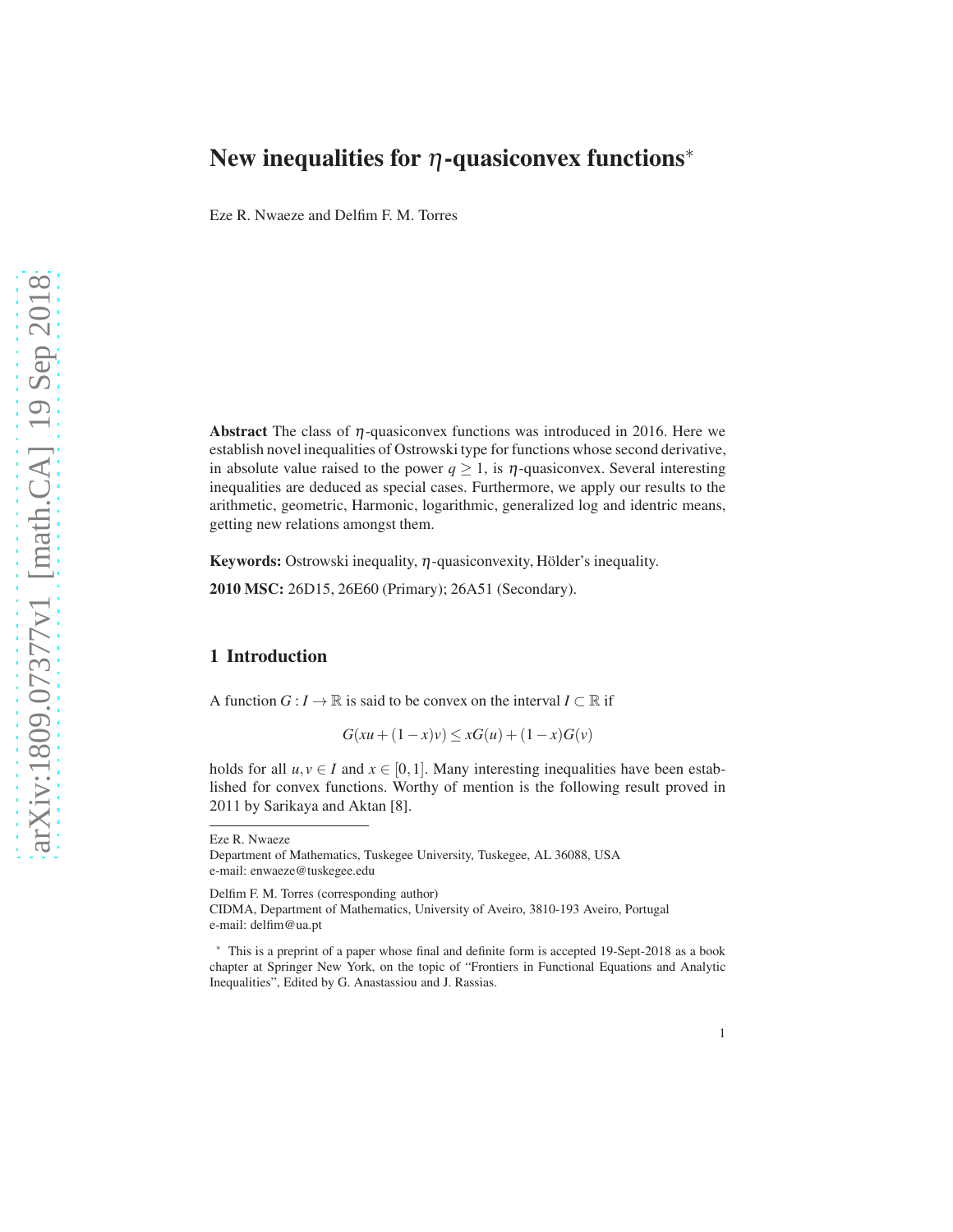**Theorem 1** (See [8]) *Let*  $I \subset \mathbb{R}$  *be an open interval,*  $\alpha, \beta \in \mathbb{R}$  *with*  $\alpha < \beta, \lambda \in [0,1]$ *, and*  $G: I \to \mathbb{R}$  *be a twice differentiable mapping such that*  $G''$  *is integrable. If*  $|G''|$ *is a convex function on*  $[\alpha, \beta]$ *, then* 

$$
\left| (\lambda - 1)G\left(\frac{\alpha + \beta}{2}\right) - \lambda \frac{G(\alpha) + G(\beta)}{2} + \frac{1}{\beta - \alpha} \int_{\alpha}^{\beta} G(x) dx \right|
$$
  

$$
\leq \begin{cases} \frac{(\beta - \alpha)^2}{12} \left[ \left( \lambda^4 + (1 + \lambda)(1 - \lambda)^3 + \frac{5\lambda - 3}{4} \right) |G''(\alpha)| \\ + \left( \lambda^4 + (2 - \lambda)\lambda^3 + \frac{1 - 3\lambda}{4} \right) |G''(\beta)| \right], & \text{if } 0 \leq \lambda \leq \frac{1}{2}, \\ \frac{(\beta - \alpha)^2 (3\lambda - 1)}{48} \left[ |G''(\alpha)| + |G''(\beta)| \right], & \text{if } \frac{1}{2} \leq \lambda \leq 1. \end{cases}
$$

In 2015, Liu obtained a related inequality for *s*-convex functions [7]. The notion of *s*-convexity was introduced in 1994 by Hudzik and Maligranda [5]. Let us recall it here.

**Definition 2 (See [5])** *A function*  $G : [0, \infty) \to \mathbb{R}$  *is said to be s-convex if* 

$$
G(ux + (1 - x)v) \le x^s G(u) + (1 - x)^s G(v)
$$

*holds for all*  $u, v \in I, x \in [0,1]$  *and for some fixed*  $s \in (0,1]$ *.* 

Evidently, the notion of *s*-convexity given in Definition 2 generalizes the classical concept of convexity. For this class of functions, Liu [7], among other things, established the following result:

**Theorem 3 (See [7])** *Let*  $I \subset [0, \infty)$ *, G* :  $I \to \mathbb{R}$  *be a twice differentiable function on I*<sup>○</sup> such that  $G''$  ∈ *L*<sub>1</sub>[α,β], where α,β ∈ *I* with α < β. *If* | $G''|$ <sup>*q*</sup> is s-convex on [α,β] *for some fixed s*  $\in$   $(0,1]$  *and*  $q \ge 1$ *, then* 

$$
\begin{split}\n&\left|\frac{1}{\beta-\alpha}\int_{\alpha}^{\beta}G(x)dx-(1-\lambda)G\left(\frac{\alpha+\beta}{2}\right)-\lambda\frac{G(\alpha)+G(\beta)}{2}\right| \\
&\leq \frac{(\beta-\alpha)^{2}}{16}\left(\frac{8\lambda^{3}-3\lambda+1}{3}\right)^{1-\frac{1}{q}}\left\{\left[\frac{2(2\lambda)^{s+3}-2(s+3)\lambda+s+2}{(s+2)(s+3)}\right|G''\left(\frac{\alpha+\beta}{2}\right)\right]^{q} \\
&+\frac{4(1-2\lambda)^{s+2}[(s+1)\lambda+1]+2(s+3)\lambda-2}{(s+1)(s+2)(s+3)}|G''(\alpha)|^{q}\right]^{\frac{1}{q}} \\
&+\left[\frac{2(2\lambda)^{s+3}-2(s+3)\lambda+s+2}{(s+2)(s+3)}\right]G''\left(\frac{\alpha+\beta}{2}\right)\Big|^{q} \\
&+\frac{4(1-2\lambda)^{s+2}[(s+1)\lambda+1]+2(s+3)\lambda-2}{(s+1)(s+2)(s+3)}|G''(\beta)|^{q}\right]^{\frac{1}{q}}\right\}\n\end{split}
$$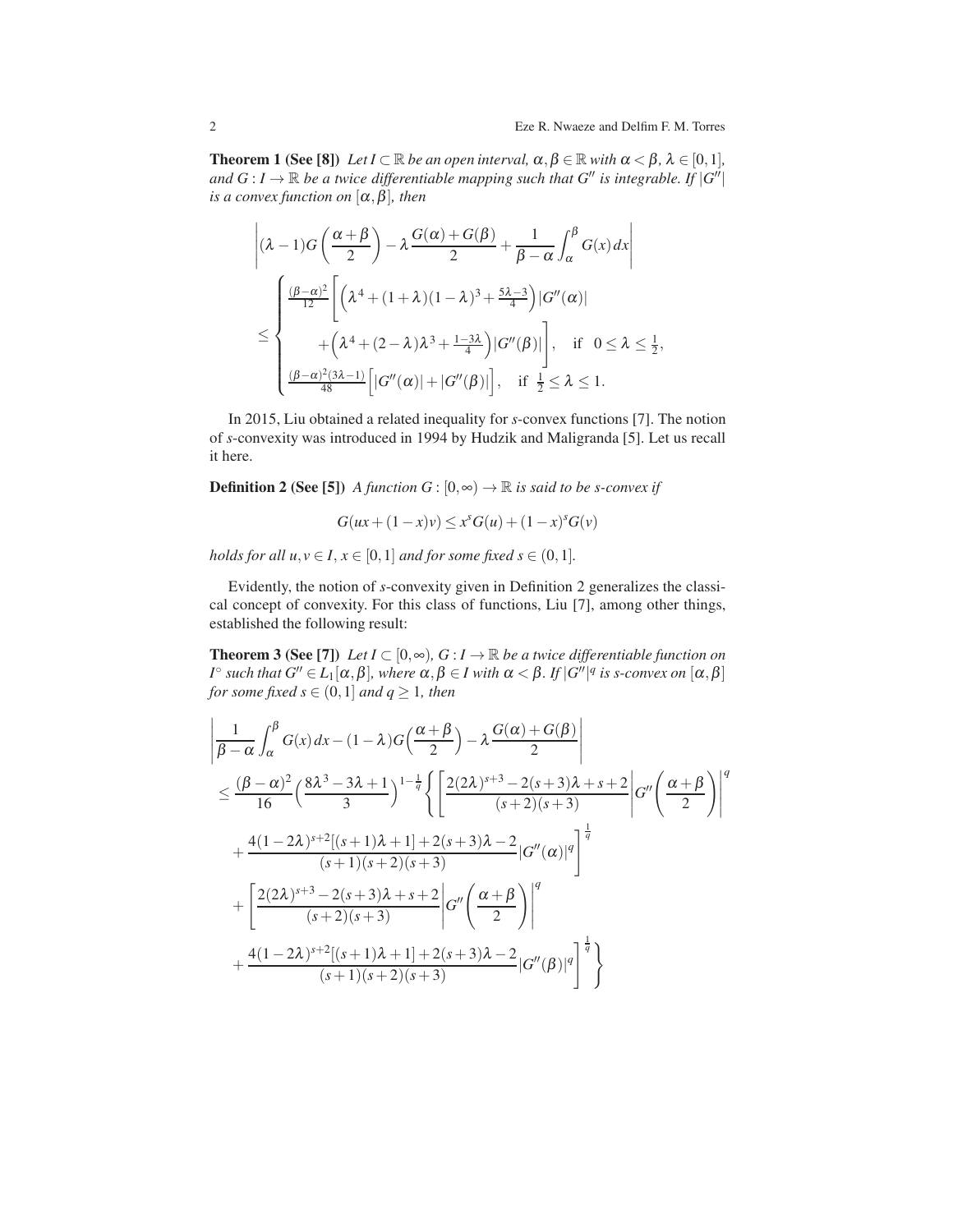$$
\begin{split}\n&\text{for } 0 \leq \lambda \leq \frac{1}{2} \text{ and} \\
&\left| \frac{1}{\beta - \alpha} \int_{\alpha}^{\beta} G(x) dx - (1 - \lambda)G\left(\frac{\alpha + \beta}{2}\right) - \lambda \frac{G(\alpha) + G(\beta)}{2} \right| \\
&\leq \frac{(\beta - \alpha)^2}{16} \left( \lambda - \frac{1}{3} \right)^{1 - \frac{1}{q}} \left\{ \left[ \frac{2(s + 3)\lambda - s - 2}{(s + 2)(s + 3)} \right] G''\left(\frac{\alpha + \beta}{2}\right) \right\}^q \\
&+ \frac{2(s + 3)\lambda - 2}{(s + 1)(s + 2)(s + 3)} |G''(\alpha)|^q \right\}^{\frac{1}{q}} + \left[ \frac{2(s + 3)\lambda - s - 2}{(s + 2)(s + 3)} |G''\left(\frac{\alpha + \beta}{2}\right) \right]^q \\
&+ \frac{2(s + 3)\lambda - 2}{(s + 1)(s + 2)(s + 3)} |G''(\beta)|^q \right]^{\frac{1}{q}} \right\}\n\end{split}
$$

*for*  $\frac{1}{2} \leq \lambda \leq 1$ .

In 2016, Eshaghi Gordji et al. [4] proposed a larger class of functions called  $\eta$ -quasiconvex.

**Definition 4 (See [4])** *A function*  $G: I \subset \mathbb{R} \to \mathbb{R}$  *is said to be an*  $\eta$ -quasiconvex *function with respect to*  $\eta : \mathbb{R} \times \mathbb{R} \to \mathbb{R}$ *, if* 

$$
G(xu + (1 - x)v) \le \max\{G(v), G(v) + \eta(G(u), G(v))\}
$$

*for all*  $u, v \in I$  *and*  $x \in [0, 1]$ *.* 

An  $\eta$  –quasiconvex function *G* : [ $\alpha$ , $\beta$ ]  $\rightarrow \mathbb{R}$  is integrable if  $\eta$  is bounded from above on  $G([\alpha, \beta]) \times G([\alpha, \beta])$  (see [2, Remark 4]). By taking  $\eta(x, y) = x - y$  in Definition 4, one recovers the classical definition of quasiconvexity. It is also important to note that any convex function is  $\eta$ -quasiconvex with respect to  $\eta(x, y) = x - y$ . For some results around this recent class of functions, we invite the interested reader to see [6, 3, 1] and references therein.

Motivated by the above results, it is our purpose to generalize Theorems 1 and 3 for the class of  $\eta$  –quasiconvex functions. To the best of our knowledge, the results we prove here (see Theorems 7 and 10) are novel and provide an interesting contribution to the literature of Ostrowski type results. In addition, we apply our results to some special known means of positive real numbers.

The paper is organized as follows. We begin by recalling in Section 2 two results, needed in the sequel. In Section 3, we formulate and prove our main results, that is, Theorems 7 and 10, followed by several interesting corollaries. Section 4 contains applications of our results to special means, in particular to the arithmetic, geometric, harmonic, logarithmic, the generalized log-mean, and identric means (see Propositions 14, 15 and 16). We end with Section 5 of conclusion.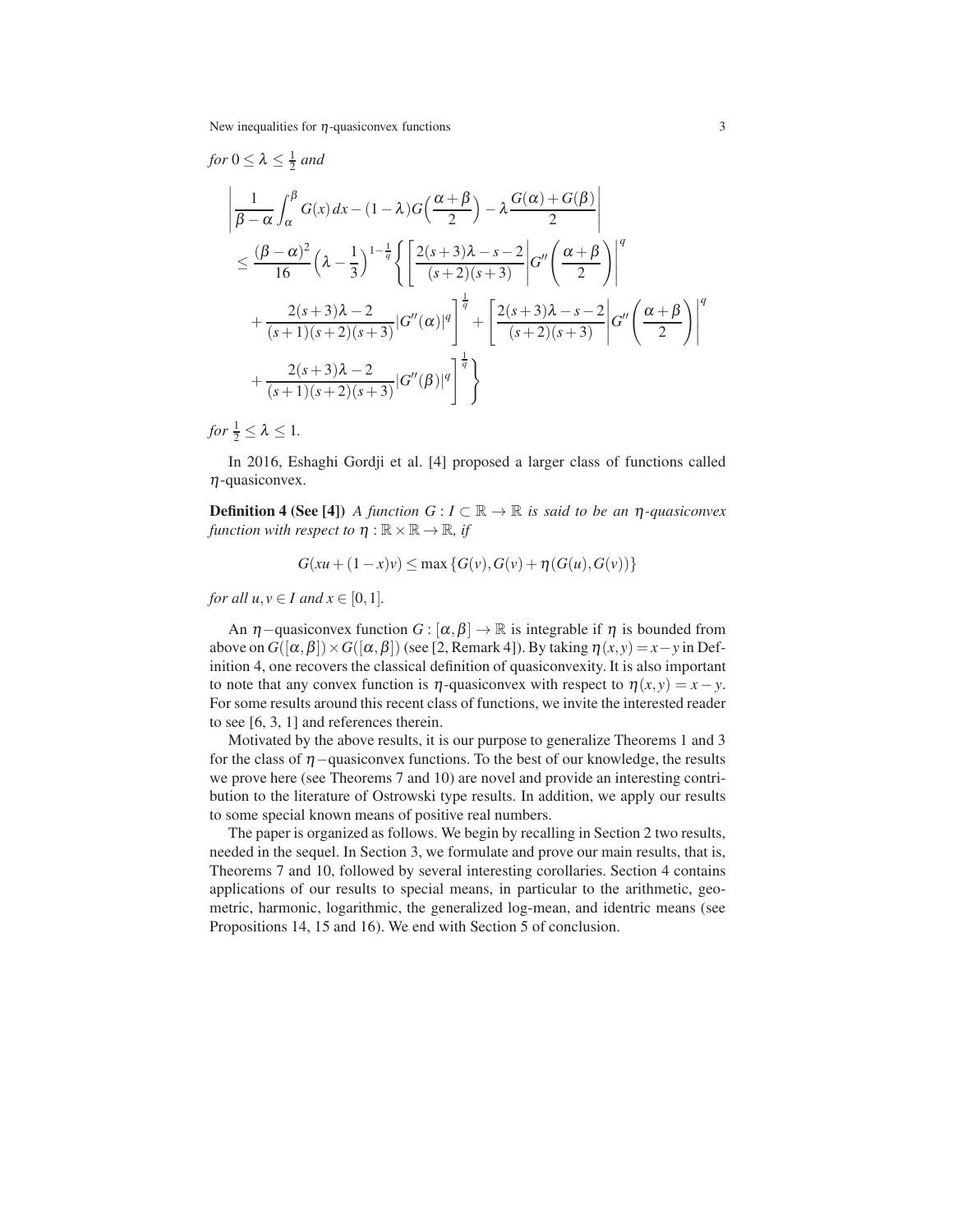## 2 Preliminaries

In this section, we recall two results that will be needed in the proof of our main results.

**Lemma 5 (See [7])** *Let*  $I \subset \mathbb{R}$  *and*  $G : I \to \mathbb{R}$  *be a twice differentiable function on*  $I^{\circ}$  such that  $G'' \in L^1[\alpha, \beta]$ *, where*  $\alpha, \beta \in I$  with  $\alpha < \beta$ *. Then,* 

$$
\frac{1}{\beta - \alpha} \int_{\alpha}^{\beta} G(x) dx - (1 - \lambda)G\left(\frac{\alpha + \beta}{2}\right) - \lambda \frac{G(\alpha) + G(\beta)}{2}
$$

$$
= \frac{(\beta - \alpha)^2}{16} \left[ \int_0^1 (x^2 - 2\lambda x)G''\left(x\frac{\alpha + \beta}{2} + (1 - x)\alpha\right) dx + \int_0^1 (x^2 - 2\lambda x)G''\left(x\frac{\alpha + \beta}{2} + (1 - x)\beta\right) dx \right]
$$

*holds for any*  $\lambda \in [0,1]$ *.* 

**Lemma 6 (See [8])** *Let*  $I \subset \mathbb{R}$  *and*  $G : I \to \mathbb{R}$  *be a twice differentiable function on*  $I^{\circ}$  such that  $G'' \in L^1[\alpha, \beta]$ *, where*  $\alpha, \beta \in I$  with  $\alpha < \beta$ *. Then,* 

$$
\frac{1}{\beta - \alpha} \int_{\alpha}^{\beta} G(x) dx - (1 - \lambda) G\left(\frac{\alpha + \beta}{2}\right) - \lambda \frac{G(\alpha) + G(\beta)}{2}
$$

$$
= (\beta - \alpha)^2 \int_0^1 p(x) G''(x\alpha + (1 - x)\beta) dx
$$

*holds for any*  $\lambda \in [0,1]$ *, where* 

$$
p(x) = \begin{cases} \frac{1}{2}x(x - \lambda), & 0 \le x \le \frac{1}{2}, \\ \frac{1}{2}(1 - x)(1 - \lambda - x), & \frac{1}{2} \le x \le 1. \end{cases}
$$
(1)

# 3 Main results

We now state and prove our first main result.

**Theorem 7** *Let*  $I \subset [0,\infty)$  *and*  $G : [\alpha, \beta] \subset I \to \mathbb{R}$  *be a twice differentiable function on*  $(\alpha, \beta)$  *with*  $\alpha < \beta$ *. If*  $|G''|^q$ ,  $q \ge 1$ *, is*  $\eta$ *-quasiconvex on*  $[\alpha, \beta]$  *and*  $\eta$ *-bounded from above on*  $|G''|^q([\alpha,\beta]) \times |G''|^q([\alpha,\beta])$ *, then* 

$$
\left|\frac{1}{\beta-\alpha}\int_{\alpha}^{\beta}G(x)\,dx-(1-\lambda)G\left(\frac{\alpha+\beta}{2}\right)-\lambda\frac{G(\alpha)+G(\beta)}{2}\right|
$$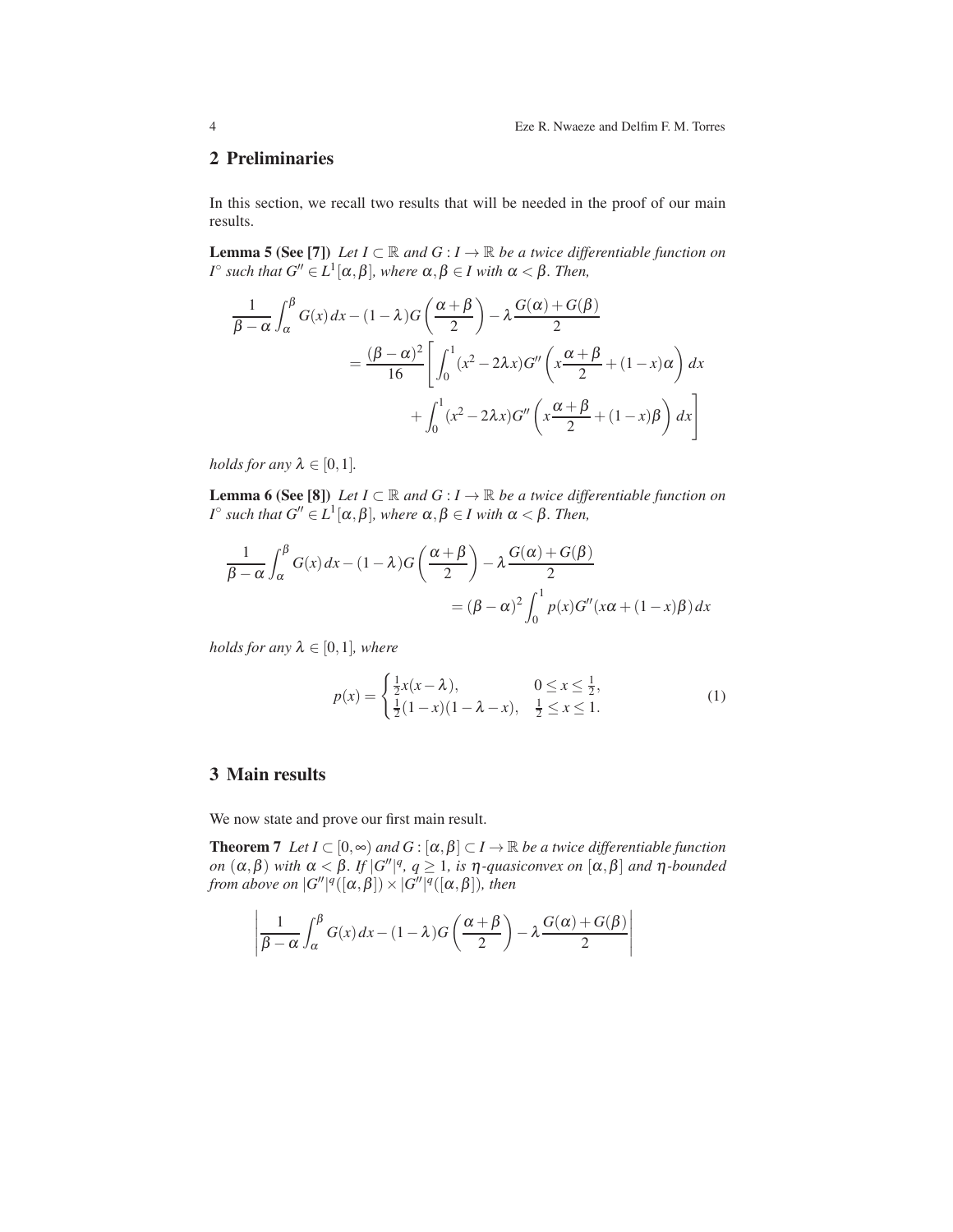$$
\leq \begin{cases} \frac{(\beta-\alpha)^2}{16}\left(\frac{8\lambda^3-3\lambda+1}{3}\right)\left(\mathcal{N}_{q,\eta}^{\frac{1}{q}}+\mathcal{M}_{q,\eta}^{\frac{1}{q}}\right), & \text{if } 0 \leq \lambda \leq \frac{1}{2},\\ \frac{(\beta-\alpha)^2}{16}\left(\lambda-\frac{1}{3}\right)\left(\mathcal{N}_{q,\eta}^{\frac{1}{q}}+\mathcal{M}_{q,\eta}^{\frac{1}{q}}\right), & \text{if } \frac{1}{2} \leq \lambda \leq 1, \end{cases}
$$

*holds, where*

$$
\mathscr{M}_{q,\eta} := \max \left\{ \left| G''(\alpha) \right|^q, \left| G''(\alpha) \right|^q + \eta \left( \left| G''\left( \frac{\alpha + \beta}{2} \right) \right|^q, \left| G''(\alpha) \right|^q \right) \right\}
$$

*and*

$$
\mathcal{N}_{q,\eta} := \max \left\{ \left| G''(\beta) \right|^q, \left| G''(\beta) \right|^q + \eta \left( \left| G''\left( \frac{\alpha + \beta}{2} \right) \right|^q, \left| G''(\beta) \right|^q \right) \right\}.
$$

*Proof.* The hypothesis that function  $|G''|^q$ ,  $q \ge 1$ , is  $\eta$ -quasiconvex on  $[\alpha, \beta]$ , implies that for  $x \in [0,1]$  we have

$$
\left| G''\left(x\frac{\alpha+\beta}{2} + (1-x)\alpha\right) \right|^q \leq \mathcal{M}_{q,\eta} \tag{2}
$$

and

$$
\left| G''\left(x\frac{\alpha+\beta}{2} + (1-x)\beta\right) \right|^q \leq \mathcal{N}_{q,\eta}.\tag{3}
$$

Using Lemma 5,  $(2)$ ,  $(3)$  and Hölder's inequality, one obtains that

$$
\begin{split}\n&\left|\frac{1}{\beta-\alpha}\int_{\alpha}^{\beta}G(x)dx-(1-\lambda)G\left(\frac{\alpha+\beta}{2}\right)-\lambda\frac{G(\alpha)+G(\beta)}{2}\right| \\
&\leq \frac{(\beta-\alpha)^{2}}{16}\left[\int_{0}^{1}|x^{2}-2\lambda x|\left|G''\left(x\frac{\alpha+\beta}{2}+(1-x)\alpha\right)\right|dx \\
&+\int_{0}^{1}|x^{2}-2\lambda x|\left|G''\left(x\frac{\alpha+\beta}{2}+(1-x)\beta\right)\right|dx\right] \\
&\leq \frac{(\beta-\alpha)^{2}}{16}\left[\left(\int_{0}^{1}|x^{2}-2\lambda x|dx\right)^{1-\frac{1}{q}} \\
&\times\left(\int_{0}^{1}|x^{2}-2\lambda x|\left|G''\left(x\frac{\alpha+\beta}{2}+(1-x)\alpha\right)\right|^{q}dx\right)^{\frac{1}{q}} \\
&+\left(\int_{0}^{1}|x^{2}-2\lambda x|dx\right)^{1-\frac{1}{q}}\left(\int_{0}^{1}|x^{2}-2\lambda x|\left|G''\left(x\frac{\alpha+\beta}{2}+(1-x)\beta\right)\right|^{q}dx\right)^{\frac{1}{q}}\right] \\
&\leq \frac{(\beta-\alpha)^{2}}{16}\left[\left(\int_{0}^{1}|x^{2}-2\lambda x|dx\right)^{1-\frac{1}{q}}\left(\int_{0}^{1}|x^{2}-2\lambda x|\mathcal{M}_{q,\eta}dx\right)^{\frac{1}{q}}\right]\n\end{split}
$$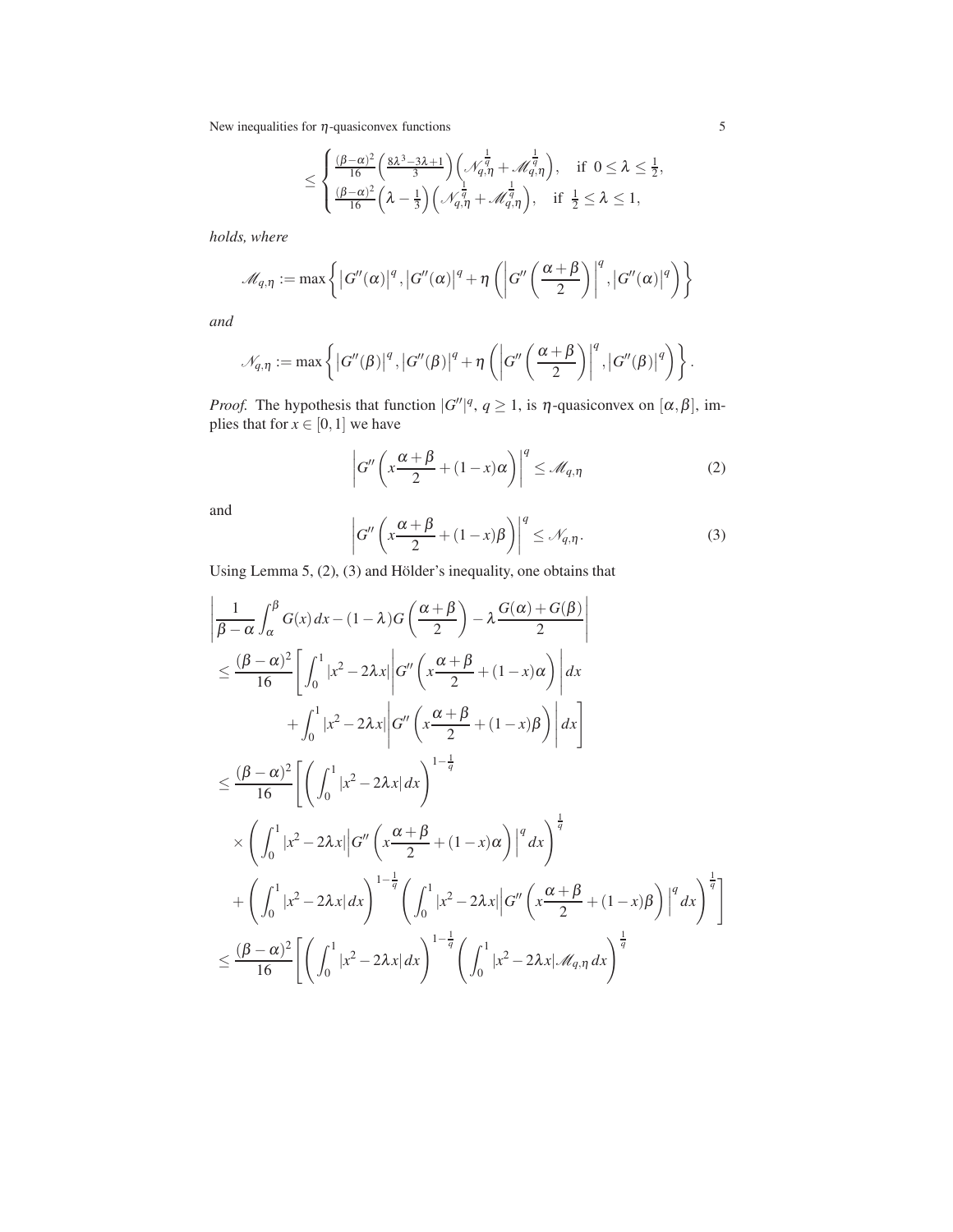6 Eze R. Nwaeze and Delfim F. M. Torres

$$
+\left(\int_{0}^{1} |x^{2}-2\lambda x| dx\right)^{1-\frac{1}{q}} \left(\int_{0}^{1} |x^{2}-2\lambda x| \mathcal{N}_{q,\eta} dx\right)^{\frac{1}{q}}\right]
$$
  

$$
\leq \frac{(\beta-\alpha)^{2}}{16} \left[\left(\mathcal{N}_{q,\eta}^{\frac{1}{q}}+\mathcal{M}_{q,\eta}^{\frac{1}{q}}\right) \int_{0}^{1} |x^{2}-2\lambda x| dx\right].
$$
 (4)

To finish the proof, we need to evaluate  $\int_0^1 |x^2 - 2\lambda x| dx$ . For this, we consider two cases.

**Case I:**  $0 \le \lambda \le \frac{1}{2}$ . We get  $0 \le 2\lambda \le 1$  and

$$
\int_0^1 |x^2 - 2\lambda x| dx = \int_0^{2\lambda} |x^2 - 2\lambda x| dx + \int_{2\lambda}^1 |x^2 - 2\lambda x| dx
$$
  
= 
$$
\int_0^{2\lambda} (2\lambda x - x^2) dx + \int_{2\lambda}^1 (x^2 - 2\lambda x) dx
$$
  
= 
$$
\frac{8\lambda^3 - 3\lambda + 1}{3}.
$$
 (5)

**Case II:**  $\frac{1}{2} \le \lambda \le 1$ . We get  $2\lambda \ge 1$  and  $x^2 \le 2\lambda x^2 \le 2\lambda x$ , because  $x \in [0,1]$ . It follows that

$$
\int_0^1 |x^2 - 2\lambda x| dx = \int_0^1 (2\lambda x - x^2) dx
$$
  
=  $\lambda - \frac{1}{3}$ . (6)

The desired inequalities are obtained by using (5) and (6) in inequality (4).

**Corollary 8** *Let*  $I \subset [0, \infty)$  *and*  $G : [\alpha, \beta] \subset I \to \mathbb{R}$  *be a twice differentiable function on*  $(\alpha, \beta)$  *with*  $\alpha < \beta$ *. If*  $|G''|$  *is*  $\eta$ *-quasiconvex on*  $[\alpha, \beta]$  *and*  $\eta$  *bounded from above*  $\phi$ *n* |*G''*  $|([\alpha, \beta]) \times |G''|([\alpha, \beta])$ *, then the inequality* 

$$
\left| \frac{1}{\beta - \alpha} \int_{\alpha}^{\beta} G(x) dx - (1 - \lambda) G\left(\frac{\alpha + \beta}{2}\right) - \lambda \frac{G(\alpha) + G(\beta)}{2} \right|
$$
  

$$
\leq \left\{ \frac{\left(\beta - \alpha\right)^2}{\frac{16}{16}} \left(\frac{8\lambda^3 - 3\lambda + 1}{3}\right) \left(\mathcal{N}_\eta + \mathcal{M}_\eta\right), \text{ if } 0 \leq \lambda \leq \frac{1}{2},
$$
  

$$
\frac{\left(\beta - \alpha\right)^2}{16} \left(\lambda - \frac{1}{3}\right) \left(\mathcal{N}_\eta + \mathcal{M}_\eta\right), \text{ if } \frac{1}{2} \leq \lambda \leq 1,
$$

*holds, where*

$$
\mathscr{M}_{\eta} := \max \left\{ \left| G''(\alpha) \right|, \left| G''(\alpha) \right| + \eta \left( \left| G''\left(\frac{\alpha + \beta}{2}\right) \right|, \left| G''(\alpha) \right| \right) \right\},\
$$

*and*

$$
\mathcal{N}_{\eta} := \max \left\{ \left| G''(\beta) \right|, \left| G''(\beta) \right| + \eta \left( \left| G''\left(\frac{\alpha + \beta}{2}\right) \right|, \left| G''(\beta) \right| \right) \right\}.
$$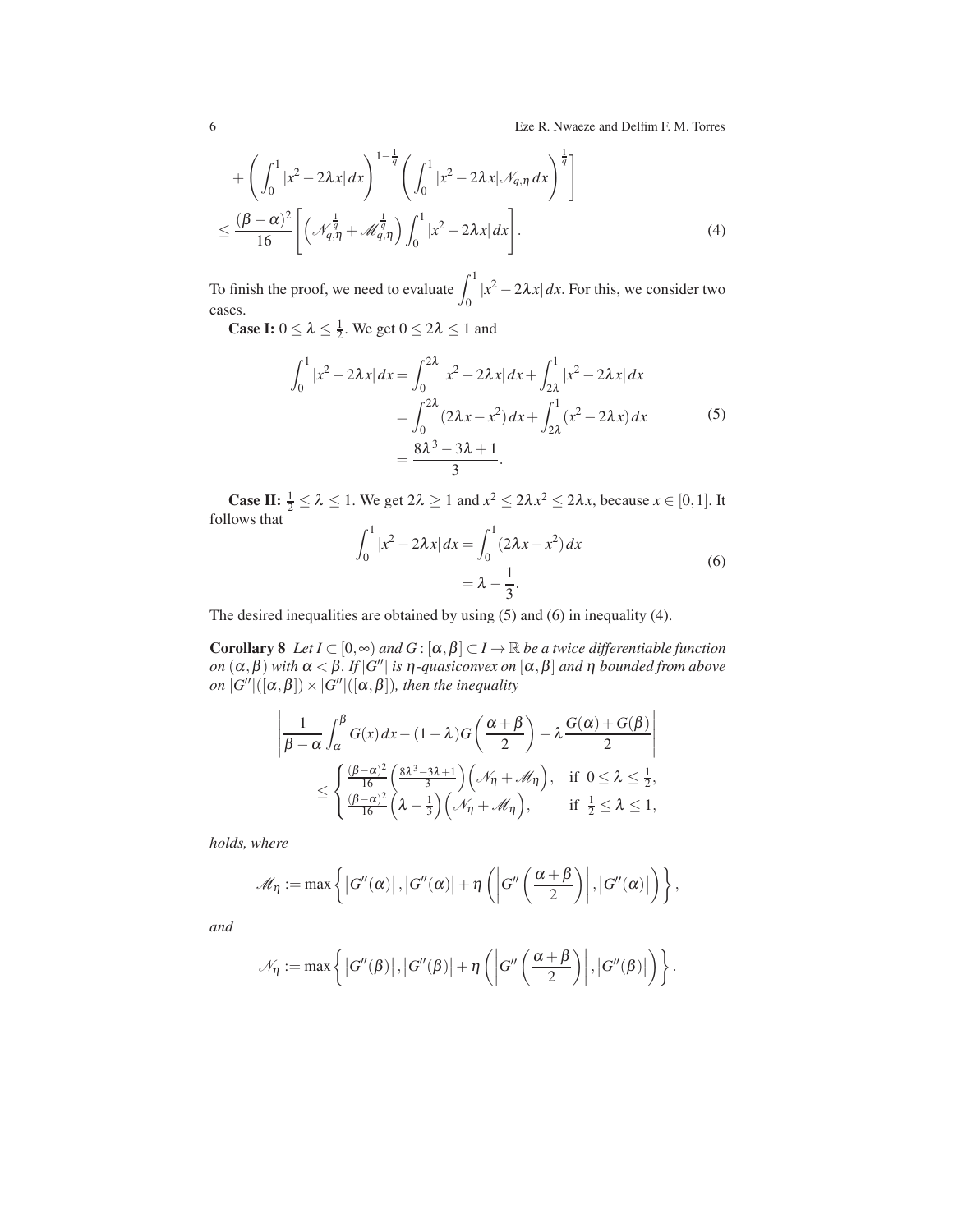*Proof.* The proof follows by setting  $q = 1$  in Theorem 7.

**Remark 9** *By choosing different values of*  $\lambda \in [0,1]$  *in the inequality of Corollary 8, we obtain different results for* <sup>η</sup>−*quasiconvex functions. For example,*

1. *for*  $\lambda = 0$ *, we get a midpoint type inequality:* 

$$
\left|\frac{1}{\beta-\alpha}\int_{\alpha}^{\beta}G(x)\,dx - G\left(\frac{\alpha+\beta}{2}\right)\right| \le \frac{(\beta-\alpha)^2}{48}\left(\mathcal{N}_\eta + \mathcal{M}_\eta\right); \tag{7}
$$

2. *for*  $\lambda = \frac{1}{3}$ , we get a Simpson type inequality:

$$
\left|\frac{1}{\beta-\alpha}\int_{\alpha}^{\beta}G(x)\,dx-\frac{2}{3}G\left(\frac{\alpha+\beta}{2}\right)-\frac{G(\alpha)+G(\beta)}{6}\right|\leq\frac{(\beta-\alpha)^2}{162}\left(\mathcal{N}_{\eta}+\mathcal{M}_{\eta}\right);
$$
\n(8)

3. *for*  $\lambda = \frac{1}{2}$ , we obtain a midpoint-trapezoid type inequality:

$$
\left|\frac{1}{\beta-\alpha}\int_{\alpha}^{\beta}G(x)\,dx-\frac{1}{2}G\left(\frac{\alpha+\beta}{2}\right)-\frac{G(\alpha)+G(\beta)}{4}\right|\leq\frac{(\beta-\alpha)^2}{96}\left(\mathcal{N}_{\eta}+\mathcal{M}_{\eta}\right);
$$
\n(9)

4. *for*  $\lambda = 1$ *, we have a trapezoid type inequality:* 

$$
\left|\frac{1}{\beta-\alpha}\int_{\alpha}^{\beta}G(x)\,dx-\frac{G(\alpha)+G(\beta)}{2}\right|\leq\frac{(\beta-\alpha)^{2}}{24}\left(\mathcal{N}_{\eta}+\mathcal{M}_{\eta}\right).
$$
 (10)

Follows the second main result of our paper.

**Theorem 10** *Let*  $I \subset [0, \infty)$  *and*  $G : [\alpha, \beta] \subset I \to \mathbb{R}$  *be a twice differentiable function on*  $(\alpha, \beta)$  *with*  $\alpha < \beta$ *. If*  $|G''|^q$ ,  $q \ge 1$ *, is*  $\eta$ *-quasiconvex on*  $[\alpha, \beta]$  *and*  $\eta$  *bounded from above on*  $|G''|^q([\alpha,\beta]) \times |G''|^q([\alpha,\beta])$ , then the inequality

$$
\left| \frac{1}{\beta - \alpha} \int_{\alpha}^{\beta} G(x) dx - (1 - \lambda) G\left(\frac{\alpha + \beta}{2}\right) - \lambda \frac{G(\alpha) + G(\beta)}{2} \right|
$$
  

$$
\leq \left\{ \frac{(\beta - \alpha)^2}{8} \left( \frac{8\lambda^3 - 3\lambda + 1}{3} \right) \mathcal{U}_{q,\eta}^{\frac{1}{q}}, \text{ if } 0 \leq \lambda \leq \frac{1}{2},
$$
  

$$
\frac{(\beta - \alpha)^2}{8} \left( \frac{3\lambda - 1}{3} \right) \mathcal{U}_{q,\eta}^{\frac{1}{q}}, \text{ if } \frac{1}{2} \leq \lambda \leq 1,
$$

*holds, where*

$$
\mathscr{U}_{q,\eta} := \max \left\{\left|G''(\beta)\right|^q, \left|G''(\beta)\right|^q + \eta \left(\left|G''(\alpha)\right|^q, \left|G''(\beta)\right|^q\right)\right\}.
$$

*Proof.* Since  $|G''|^q$  is  $\eta$ -quasiconvex on  $[\alpha, \beta]$ , the inequality

$$
|G''(x\alpha + (1-x)\beta)|^q \le \mathcal{U}_{q,\eta}
$$
\n(11)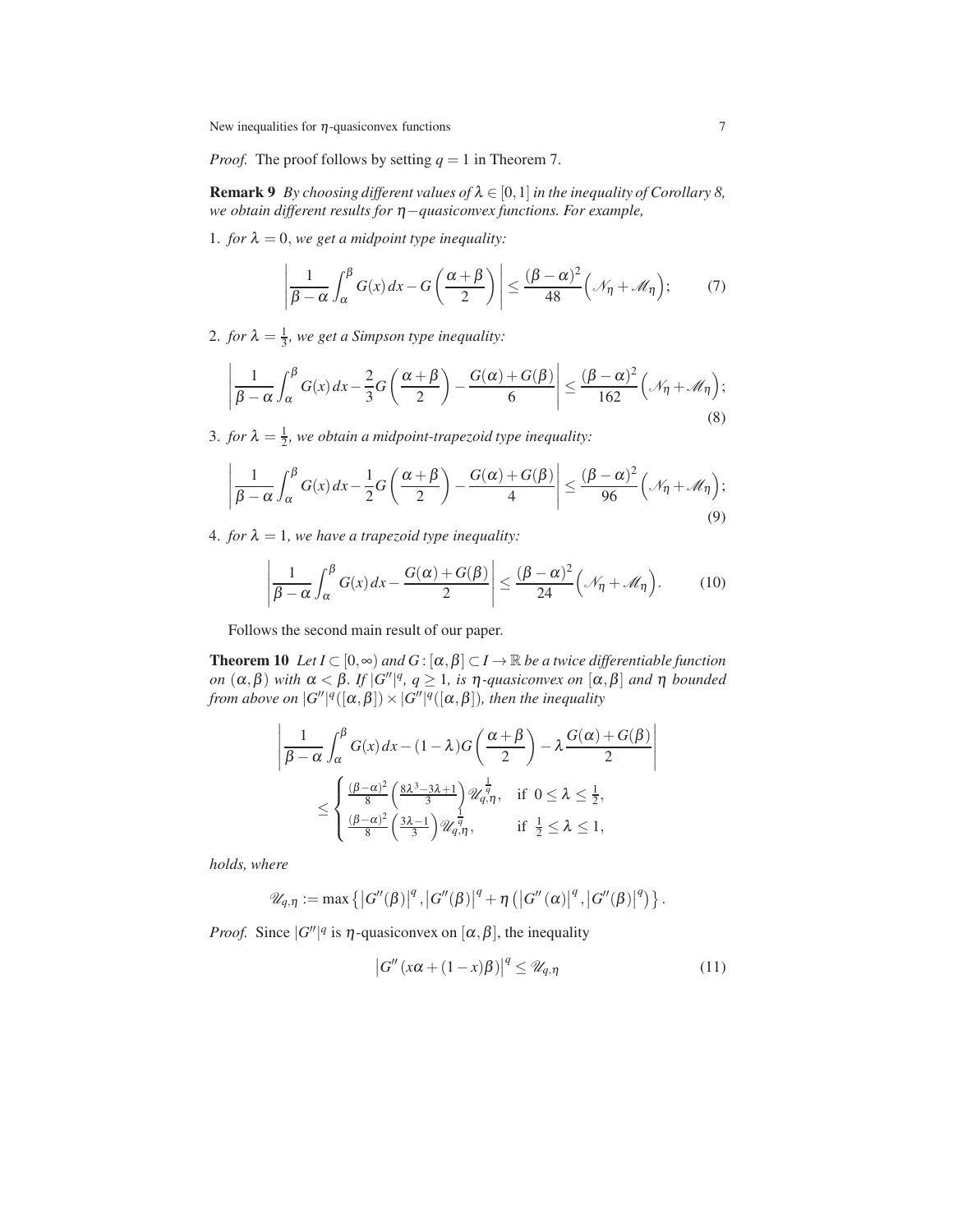holds for  $x \in [0,1]$ . From the definition of  $p(x)$  given by (1), we observe that for  $0 \leq \lambda \leq \frac{1}{2}$  one has

$$
\int_0^1 |p(x)| dx = \int_0^{\frac{1}{2}} \left| \frac{1}{2} x(x - \lambda) \right| dx + \int_{\frac{1}{2}}^1 \left| \frac{1}{2} (1 - x)(1 - \lambda - x) \right| dx
$$
  
\n
$$
= \frac{1}{2} \left[ \int_0^{\lambda} x(\lambda - x) dx + \int_{\lambda}^{\frac{1}{2}} x(x - \lambda) dx + \int_{\frac{1}{2}}^{1 - \lambda} (1 - x)(1 - \lambda - x) dx \right.
$$
  
\n
$$
+ \int_{1 - \lambda}^1 (1 - x)(x - 1 + \lambda) dx \right]
$$
  
\n
$$
= \frac{8\lambda^3 - 3\lambda + 1}{24}.
$$
 (12)

Also, for  $\frac{1}{2} \leq \lambda \leq 1$ , we get

$$
\int_0^1 |p(x)| dx = \int_0^{\frac{1}{2}} \left| \frac{1}{2} x(x - \lambda) \right| dx + \int_{\frac{1}{2}}^1 \left| \frac{1}{2} (1 - x)(1 - \lambda - x) \right| dx
$$
  
= 
$$
\frac{1}{2} \left[ \int_0^{\frac{1}{2}} x(\lambda - x) dx + \int_{\frac{1}{2}}^1 (1 - x)(\lambda + x - 1) dx \right]
$$
  
= 
$$
\frac{3\lambda - 1}{24}.
$$
 (13)

Now, using Lemma 6, the Hölder inequality and  $(11)$ , we obtain that

$$
\left| \frac{1}{\beta - \alpha} \int_{\alpha}^{\beta} G(x) dx - (1 - \lambda)G\left(\frac{\alpha + \beta}{2}\right) - \lambda \frac{G(\alpha) + G(\beta)}{2} \right|
$$
  
\n
$$
\leq (\beta - \alpha)^2 \int_0^1 |p(x)| |G''(x\alpha + (1 - x)\beta)| dx
$$
  
\n
$$
\leq (\beta - \alpha)^2 \left( \int_0^1 |p(x)| dx \right)^{1 - \frac{1}{q}} \left( \int_0^1 |p(x)| |G''(x\alpha + (1 - x)\beta)|^q dx \right)^{\frac{1}{q}}
$$
  
\n
$$
\leq (\beta - \alpha)^2 \mathcal{U}_{q, \eta}^{\frac{1}{q}} \int_0^1 |p(x)| dx.
$$

We get the intended result by using  $(12)$  and  $(13)$ .

**Corollary 11** Let  $I \subset [0,\infty)$  and  $G : [\alpha, \beta] \subset I \to \mathbb{R}$  be a twice differentiable func*tion on*  $(\alpha, \beta)$  *with*  $\alpha < \beta$ *. If*  $|G''|$  *is*  $\eta$ *-quasiconvex on*  $[\alpha, \beta]$  *and*  $\eta$  *bounded from above on*  $|G''|([\alpha,\beta]) \times |G''|([\alpha,\beta])$ , then the inequality

$$
\left| \frac{1}{\beta - \alpha} \int_{\alpha}^{\beta} G(x) dx - (1 - \lambda) G\left(\frac{\alpha + \beta}{2}\right) - \lambda \frac{G(\alpha) + G(\beta)}{2} \right|
$$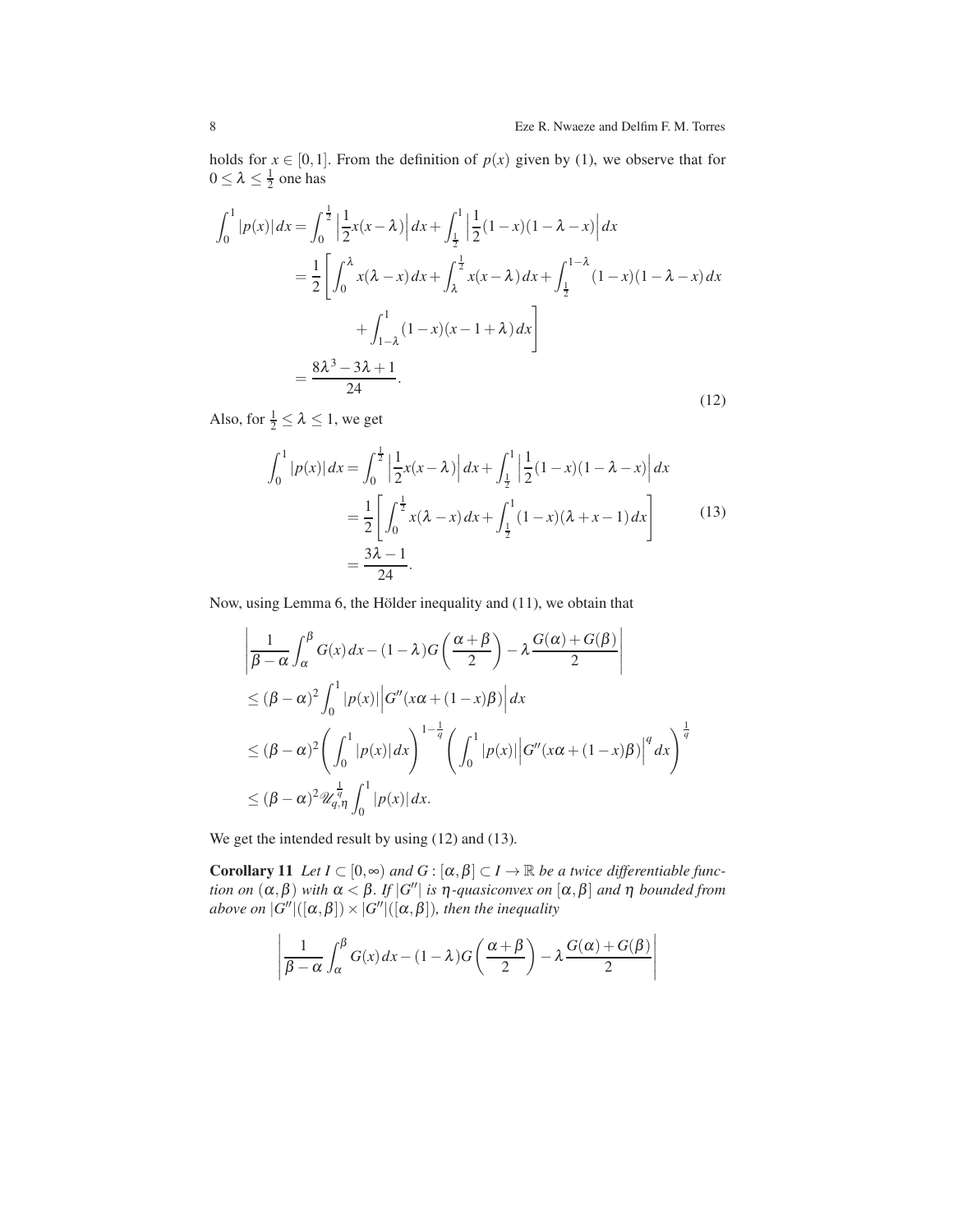$$
\leq \begin{cases} \frac{(\beta-\alpha)^2}{8}\left(\frac{8\lambda^3-3\lambda+1}{3}\right)\mathcal{U}_\eta, & \text{if } 0 \leq \lambda \leq \frac{1}{2},\\ \frac{(\beta-\alpha)^2}{8}\left(\frac{3\lambda-1}{3}\right)\mathcal{U}_\eta, & \text{if } \frac{1}{2} \leq \lambda \leq 1, \end{cases}
$$

*holds, where*

$$
\mathscr{U}_{\eta} := \max \left\{ \left| G''(\beta) \right|, \left| G''(\beta) \right| + \eta \left( \left| G''(\alpha) \right|, \left| G''(\beta) \right| \right) \right\}.
$$

*Proof.* Let  $q = 1$  in Theorem 10.

**Remark 12** *Choosing different values of*  $\lambda \in [0,1]$ *, we obtain, from Corollary 11, the succeeding results:*

1. *for*  $\lambda = 0$ *, we get* 

$$
\left|\frac{1}{\beta-\alpha}\int_{\alpha}^{\beta}G(x)\,dx - G\left(\frac{\alpha+\beta}{2}\right)\right| \le \frac{(\beta-\alpha)^2}{24}\mathscr{U}_\eta; \tag{14}
$$

2. *for*  $\lambda = \frac{1}{3}$ *, we obtain* 

$$
\left|\frac{1}{\beta-\alpha}\int_{\alpha}^{\beta}G(x)\,dx-\frac{2}{3}G\left(\frac{\alpha+\beta}{2}\right)-\frac{G(\alpha)+G(\beta)}{6}\right|\leq\frac{(\beta-\alpha)^2}{81}\mathcal{U}_\eta;\quad(15)
$$

3. *for*  $\lambda = \frac{1}{2}$ *, we have* 

$$
\left|\frac{1}{\beta-\alpha}\int_{\alpha}^{\beta}G(x)\,dx-\frac{1}{2}G\left(\frac{\alpha+\beta}{2}\right)-\frac{G(\alpha)+G(\beta)}{4}\right|\leq\frac{(\beta-\alpha)^2}{48}\mathcal{U}_\eta;\quad(16)
$$

4. *for*  $\lambda = 1$ *, we get* 

$$
\left|\frac{1}{\beta-\alpha}\int_{\alpha}^{\beta}G(x)\,dx-\frac{G(\alpha)+G(\beta)}{2}\right|\leq\frac{(\beta-\alpha)^{2}}{12}\mathscr{U}_{\eta}.\tag{17}
$$

Remark 13 *Let*  $0 < \alpha < \beta$ *. By setting*  $G(x) = \ln x$  *with*  $x \in [\alpha, \beta]$  *and*  $\eta(x, y) = x - y$ *in inequalities* (14)*–*(17)*, one gets* [7, Proposition 3]*.*

### 4 Application to special means

In this section, we apply our results to the following special means of arbitrary positive numbers  $\mu$  and  $\nu$  with  $\mu \neq \nu$ :

1. the arithmetic mean

$$
A(\mu, \nu) = \frac{\mu + \nu}{2};
$$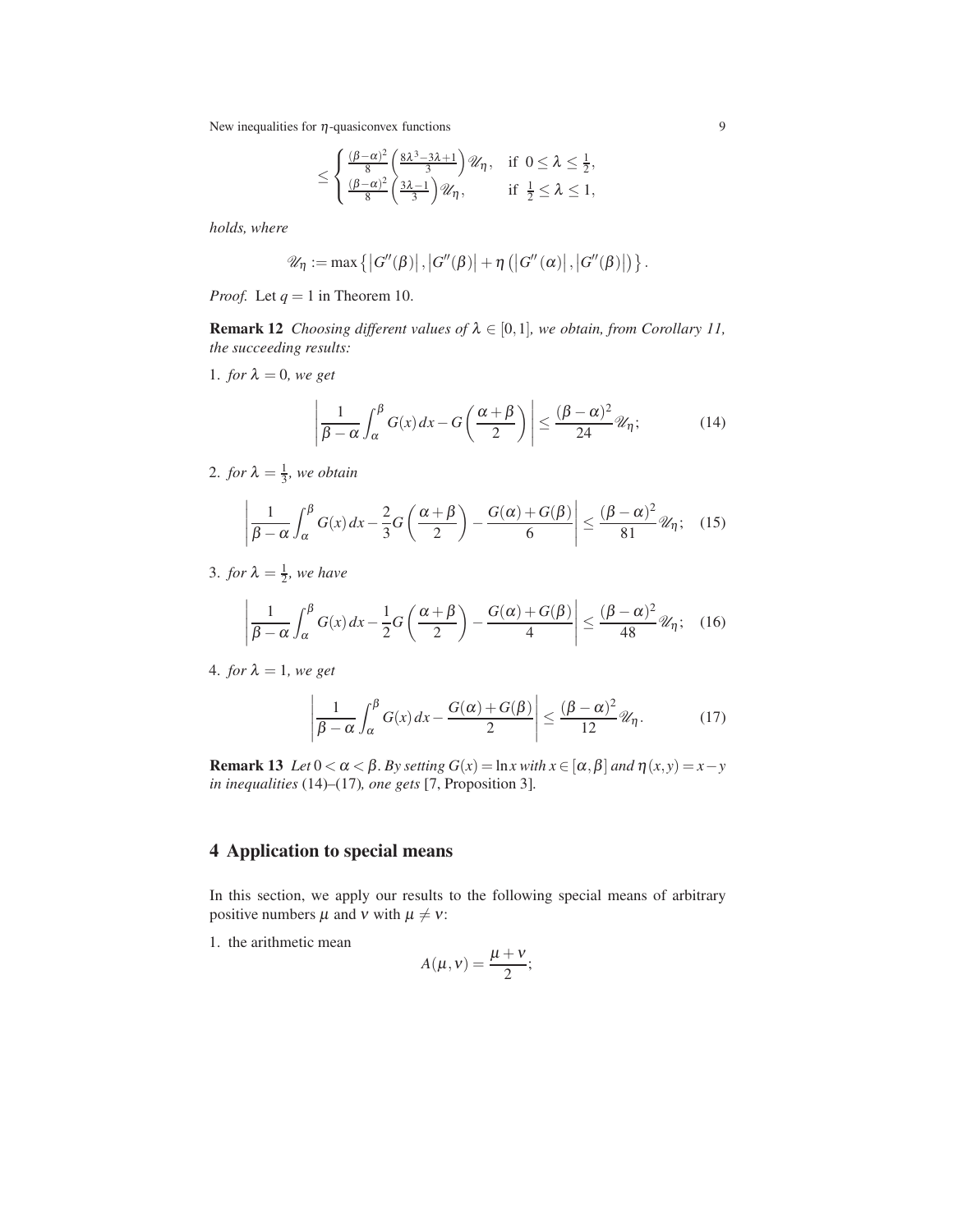#### 10 Eze R. Nwaeze and Delfim F. M. Torres

- 2. the geometric mean
- 3. the harmonic mean

$$
H(\mu, v) = \frac{2\mu v}{\mu + v};
$$

 $G(\mu, \nu) = \sqrt{\mu \nu};$ 

4. the logarithmic mean

$$
L(\mu, v) = \frac{v - \mu}{\ln v - \ln \mu};
$$

5. the generalized log-mean

$$
L_p(\mu, \nu) = \left[\frac{\nu^{p+1} - \mu^{p+1}}{(p+1)(\nu - \mu)}\right]^{\frac{1}{p}}, \quad p \neq -1, 0;
$$

6. the identric mean

$$
I(\mu, v) = \frac{1}{e} \left( \frac{v^{v}}{\mu^{\mu}} \right) \frac{1}{v - \mu}.
$$

We now state our findings in the following propositions.

**Proposition 14** Let  $\mu$  and  $\nu$  be two positive numbers,  $\mu < \nu$ . The following in*equalities hold:*

*1.*  $\left| L_2^2(\mu, v) - A^2(\mu, v) \right| \leq$  $(\nu - \mu)^2$  $\frac{\mu}{12}$ ; 2.  $\left| L_2^2(\mu, v) - \frac{2A^2(\mu, v) + A(\mu^2, v^2)}{3} \right|$  $\frac{+A(\mu^2,\nu^2)}{3}\Big|\leq$  $2(\nu - \mu)^2$  $\frac{\mu}{81}$ ; 3.  $\left| L_2^2(\mu, v) - \frac{A^2(\mu, v) + A(\mu^2, v^2)}{2} \right|$  $\left|\frac{A(\mu^2,\nu^2)}{2}\right| \leq$  $(\nu - \mu)^2$  $\frac{r}{24}$ ; 4.  $\left| L_2^2(\mu, v) - A(\mu^2, v^2) \right| \leq$  $(v - \mu)^2$  $\frac{\mu}{6}$ .

*Proof.* The desired inequalities follow by employing (7)–(10) to function  $G(x) = x^2$ defined on the interval  $[\mu, v]$ . In this case,  $|G''(x)| = 2$ . By taking  $\eta(x, y) = x - y$ , we easily see that  $|G''(x)|$  is  $\eta$  – quasiconvex. Moreover,  $\mathcal{M}_{\eta} = \mathcal{N}_{\eta} = 2$ .

**Proposition 15** Let  $\mu$  and  $\nu$  be two positive numbers,  $\mu < \nu$ . The following in*equalities hold:*

$$
1. \left| A^{-1}(\mu, v) - L^{-1}(\mu, v) \right| \le \frac{(v - \mu)^2}{48} \left[ \max \left\{ \frac{2}{\mu^3}, \frac{16}{(\mu + v)^3} \right\} + \max \left\{ \frac{2}{v^3}, \frac{16}{(\mu + v)^3} \right\} \right];
$$
  
\n
$$
2. \left| \frac{2A^{-1}(\mu, v) + H^{-1}(\mu, v)}{3} - L^{-1}(\mu, v) \right| \le \frac{(v - \mu)^2}{162} \left[ \max \left\{ \frac{2}{\mu^3}, \frac{16}{(\mu + v)^3} \right\} + \max \left\{ \frac{2}{v^3}, \frac{16}{(\mu + v)^3} \right\} \right];
$$
  
\n
$$
3. \left| \frac{A^{-1}(\mu, v) + H^{-1}(\mu, v)}{2} - L^{-1}(\mu, v) \right| \le \frac{(v - \mu)^2}{96} \left[ \max \left\{ \frac{2}{\mu^3}, \frac{16}{(\mu + v)^3} \right\} + \max \left\{ \frac{2}{v^3}, \frac{16}{(\mu + v)^3} \right\} \right];
$$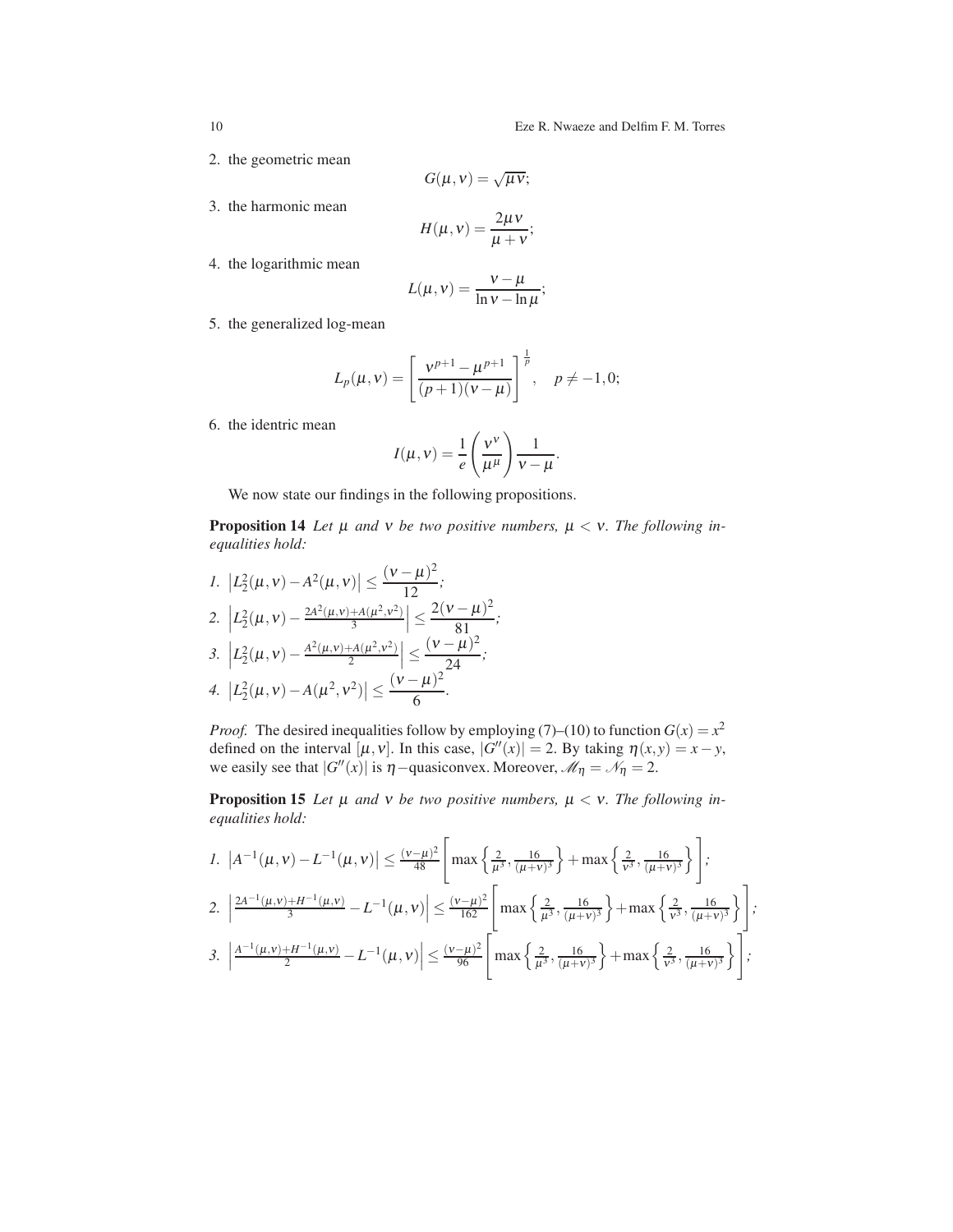4. 
$$
|H^{-1}(\mu, \nu) - L^{-1}(\mu, \nu)| \le \frac{(\nu - \mu)^2}{24} \left[ \max \left\{ \frac{2}{\mu^3}, \frac{16}{(\mu + \nu)^3} \right\} + \max \left\{ \frac{2}{\nu^3}, \frac{16}{(\mu + \nu)^3} \right\} \right].
$$

*Proof.* We apply inequalities (7)–(10) to the function  $G : [\mu, \nu] \to \mathbb{R}$  defined by  $G(x) = \frac{1}{x}$ . For this, we observe that  $|G''(x)| = \frac{2}{x^3}$  is convex on  $[\mu, \nu]$  and so  $\eta$ −quasiconvex with respect to  $\eta(x, y) = x - y$ .

We end with more four new inequalities.

**Proposition 16** Let  $\mu$  and  $\nu$  be two positive numbers with  $\mu < \nu$ . Then the follow*ing inequalities hold:*

$$
1. \left| \ln A(\mu, v) - \ln I(\mu, v) \right| \leq \frac{(v - \mu)^2}{48} \left[ \max \left\{ \frac{1}{\mu^2}, \frac{4}{(\mu + v)^2} \right\} + \max \left\{ \frac{1}{v^2}, \frac{4}{(\mu + v)^2} \right\} \right];
$$
\n
$$
2. \left| \frac{2 \ln A(\mu, v) + \ln G(\mu, v)}{3} - \ln I(\mu, v) \right| \leq \frac{(v - \mu)^2}{162} \left[ \max \left\{ \frac{1}{\mu^2}, \frac{4}{(\mu + v)^2} \right\} + \max \left\{ \frac{1}{v^2}, \frac{4}{(\mu + v)^2} \right\} \right];
$$
\n
$$
3. \left| \frac{\ln A(\mu, v) + \ln G(\mu, v)}{2} - \ln I(\mu, v) \right| \leq \frac{(v - \mu)^2}{96} \left[ \max \left\{ \frac{1}{\mu^2}, \frac{4}{(\mu + v)^2} \right\} + \max \left\{ \frac{1}{v^2}, \frac{4}{(\mu + v)^2} \right\} \right];
$$
\n
$$
4. \left| \ln G(\mu, v) - \ln I(\mu, v) \right| \leq \frac{(v - \mu)^2}{24} \left[ \max \left\{ \frac{1}{\mu^2}, \frac{4}{(\mu + v)^2} \right\} + \max \left\{ \frac{1}{v^2}, \frac{4}{(\mu + v)^2} \right\} \right].
$$

*Proof.* Result follows by applying (7)–(10) to the function  $G(x) = \ln x, x \in [\mu, \nu]$ , taking  $\eta(x, y) = x - y$  and noting that  $|G''(x)| = \frac{1}{x^2}$  is  $\eta$  –quasiconvex.

## 5 Conclusion

We proved two main theorems that establish Ostrowski type inequalities in terms of a parameter  $\lambda \in [0,1]$ . By choosing  $\lambda = 0, 1/3, 1/2, 1$ , we deduced midpoint, Simpson, midpoint-trapezoid and trapezoid type inequalities, respectively. Thereafter, we illustrated the importance of our results by applying them to special means of positive real numbers.

Acknowledgements This research was partially supported by the Portuguese Foundation for Science and Technology (FCT) through CIDMA, project UID/MAT/04106/2013.

#### References

- 1. M. U. Awan, M. A. Noor, K. I. Noor and F. Safdar, On strongly generalized convex functions, Filomat 31 (2017), no. 18, 5783–5790.
- 2. M. R. Delavar and M. De La Sen, Some generalizations of Hermite–Hadamard type inequalities, SpringerPlus 5 (2016), Art. ID 1661, 9 pp.